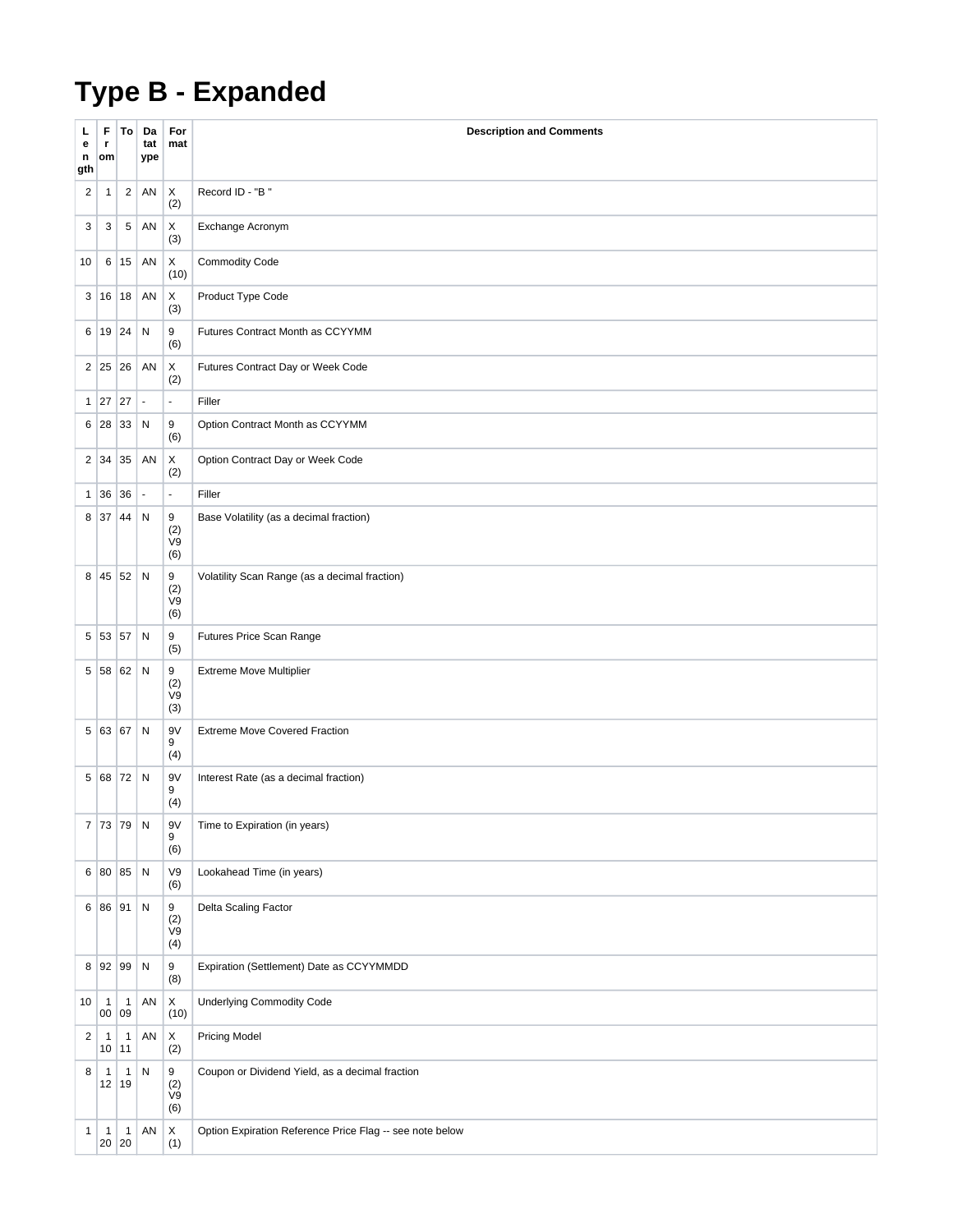| $\overline{7}$ | 1<br>21            | $\mathbf{1}$<br>27     | N  | 9<br>(7)               | Option Expiration Reference Price                                                                                                                                                                                                                                                                                             |
|----------------|--------------------|------------------------|----|------------------------|-------------------------------------------------------------------------------------------------------------------------------------------------------------------------------------------------------------------------------------------------------------------------------------------------------------------------------|
| 1              | 1<br>28            | $\mathbf{1}$<br>28     | ΑN | Χ<br>(1)               | Option Expiration Reference Price Sign (+ or -)                                                                                                                                                                                                                                                                               |
| 14             | 1<br>29            | $\mathbf{1}$<br>42     | N  | 9<br>(7)<br>V9<br>(7)  | Swap Value Factor (for interest-rate swaps) or<br><b>Contract-Specific Contract Value Factor (for normal futures and options)</b>                                                                                                                                                                                             |
| 2              | $\mathbf{1}$<br>43 | $\mathbf{1}$<br>44     | N  | 9<br>(2)               | Swap Value Factor Exponent                                                                                                                                                                                                                                                                                                    |
| 1              | 1<br>45            | $\mathbf{1}$<br>45     | ΑN | Χ                      | Sign for Swap Value Factor Exponent (blank, "+" or "-")                                                                                                                                                                                                                                                                       |
| 2              | 1<br>46            | $\mathbf{1}$<br>47     | N  | 9<br>(2)               | <b>Base Volatility Exponent</b>                                                                                                                                                                                                                                                                                               |
| 1              | 1<br>48            | $\mathbf{1}$<br>48     | AN | Χ                      | Sign for Base Volatility Exponent (blank, "+" or "-")                                                                                                                                                                                                                                                                         |
| 2              | 1<br>49            | $\mathbf{1}$<br>50     | N  | 9<br>(2)               | <b>Volatility Scan Range Exponent</b>                                                                                                                                                                                                                                                                                         |
| 1              | 1<br>51            | $\mathbf{1}$<br>51     | AN | Χ                      | Sign for Volatility Scan Range Exponent (blank, "+" or "-")                                                                                                                                                                                                                                                                   |
| 12             | -1<br>52           | $\mathbf{1}$<br>63     | N  | 9<br>(2)<br>V9<br>(10) | Discount Factor (for discounting back to present value)                                                                                                                                                                                                                                                                       |
| 1              | 1<br>64            | 1<br>64                | ΑN | Χ                      | Volatility Scan Range Quotation Method -- blank or A means that the volatility scan range is provided as an absolute value, and P means that it<br>is provided as percentage of the implied volatility.                                                                                                                       |
| 1              | 1<br>65            | 1<br>65                | AN | Χ                      | Price Scan Range Quotation Method -- blank or A means that the price scan range is provided as an absolute value, and P means that is<br>provided as a percentage of the contract value                                                                                                                                       |
| 2              | 1<br>66            | 1<br>67                | N  | 9<br>(2)               | Futures Price Scan Range Exponent                                                                                                                                                                                                                                                                                             |
| 1              | 1<br>68            | 1<br>68                | AN | Χ                      | Sign for Futures Price Scan Range Exponent (blank, "+" or "-")                                                                                                                                                                                                                                                                |
| 5              | 1<br>69            | 1<br>73                | AN | Χ                      | Delivery Margin Method                                                                                                                                                                                                                                                                                                        |
| 8              | 1<br>74            | 1<br>81                | N  | 9<br>(8)               | Margin Removal Date (as CCYYMMDD) – if present, positions in this contract no longer contribute to the margin requirement, beginning at the<br>specified cycle on this date, and subsequently                                                                                                                                 |
| 1              | 1<br>82            | 1<br>82                | AN | X                      | Margin Removal Cycle – either S for end of day, or I for intraday. If the margin removal date is provided but the cycle value is not, a value of S<br>for end of day cycle is defaulted.                                                                                                                                      |
| 1              | 1<br>83            | 1<br>8<br>3            | ΑN | X                      | Interest Rate Sign. A minus sign means the interest rate is negative, and blank, null, + or any other value means it is positive.                                                                                                                                                                                             |
| 1              | 1<br>84            | $\mathbf{1}$<br>8<br>4 | AN | X                      | Coupon or Dividend Yield Sign. A minus sign means the coupon or dividend yield is negative, and blank, null, + or any other value means it is<br>positive.                                                                                                                                                                    |
| 14             | $\mathbf{1}$<br>85 | $\mathbf{1}$<br>98     | N  | 9<br>(14)              | High Precision Option Expiration Reference Price                                                                                                                                                                                                                                                                              |
| 1              | 1<br>99            | $\mathbf{1}$<br>99     | ΑN | X                      | High Precision Option Expiration Reference Price Sign – blank, + or -. Any value other than a minus sign indicates that the value is positive.                                                                                                                                                                                |
| 1              | 2<br>00            | $\sqrt{2}$<br>00       | AN | X                      | High Precision Option Expiration Reference Price Flag. N means that the high-precision option expiration reference price field is populated, but<br>that the price can be read from either the regular precision field or the high-precision field. Y means that the value can only be read from the<br>high-precision field. |

## **Notes:**

- 1. "B" records provide delta-scaling factors as well as risk array calculation parameters for either a particular futures contract, or for a particular option series - ie, for all options which are identical except for their put/call code and their strike.
- 2. **Except for the delta-scaling factors, parameters contained on "B" records are not needed for the SPAN performance bond calculation itself.** If "B" records are not provided for a particular future or option series, the delta-scaling factor for that future or that series should be defaulted to 1.00.
- 3. If "B" records are provided, then the "B" records for all products in a combined commodity are typically located in the SPAN file after the "4" record for that combined commodity.
- 4. "B" records for a futures contract will contain either zeros or spaces in the Option Contract Month and Option Contract Day fields.
- 5. The Option Contract Day or Week Code field is used to distinguish option series which expire at different times than the standard monthly options. For standard monthly options, this field will contain zeros or blanks. For other options, this field will typically contain "W1", "W2", etc. for weekly options expiring in week 1 of the month, week 2 of the month, etc. - or a two-digit day of the month, for flex options or other options for which the exact expiration day is specified. The Futures Contract Day or Week Code is intended to be used analogously to distinguish futures which expire at different times than standard monthly futures.